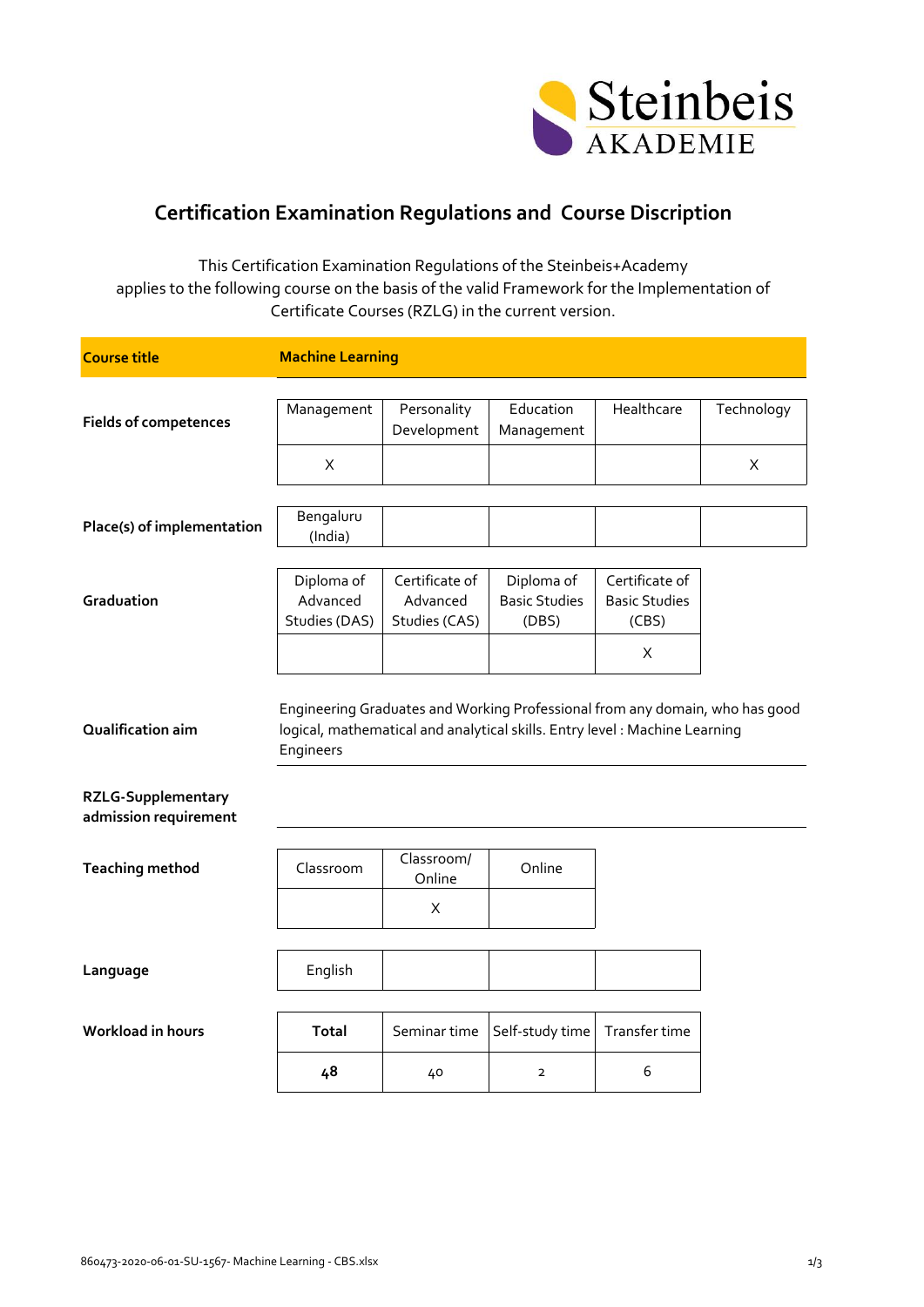

| Type of performance |
|---------------------|
| records (LNW)       |

| Examination<br>(K) | Presentation/<br>oral<br>examination<br>(P | Case $(C)$ | Transfer<br>papaer (TA) | Project study<br>paper (PSA) |
|--------------------|--------------------------------------------|------------|-------------------------|------------------------------|
|                    |                                            |            |                         |                              |

**Contents**

| <b>Modules</b>                          | <b>Key topics</b>                                                                                                                                                                                                                                                                                                                                                                                                                                                                                                                                 | Seminar<br>time/h |
|-----------------------------------------|---------------------------------------------------------------------------------------------------------------------------------------------------------------------------------------------------------------------------------------------------------------------------------------------------------------------------------------------------------------------------------------------------------------------------------------------------------------------------------------------------------------------------------------------------|-------------------|
| Introduction to core python Programming | Overview of Python-Starting with Python; Why<br>Python for data science?; Anaconda vs. python;<br>Introduction to installation of Python and<br>Packages; Introduction to Python Editors &<br>IDE's(Jupyter,/Ipython); Understand Jupyter<br>notebook & Customize Settings; Data Types &<br>Data objects/structures (strings, Tuples, Lists,<br>Dictionaries); List and Dictionary<br>Comprehensions; Debugging & Code profiling;<br>Built-in Functions (Text, numeric, date, utility<br>functions); User defined functions - Lambda<br>functions | 4                 |
| <b>Datascience Project Lifecycle</b>    | Introduction to Types of analytics, project life<br>cycle                                                                                                                                                                                                                                                                                                                                                                                                                                                                                         | $\mathbf{1}$      |
| <b>Introduction to R Programming</b>    | Overview of R - Starting with R; Installation R<br>and R studio; Data Types & Data structures; Data<br>Importing and Exporting                                                                                                                                                                                                                                                                                                                                                                                                                    | $\overline{2}$    |
| <b>Basic Statistics</b>                 | Data Types, Measure Of central<br>tendency, Sampling Funnel; Python DS Libraries<br>(Pandas, Numpy, Scikit, matplotlib); Mesures of<br>Dispersion, Expected Value; R coding; Random<br>Variable, Probability, Probility Distribution<br>(Normal and Logistic); Graphical Techniques<br>(Bar, Boxplot and histogram etc); Skewness &<br>Kurtosis, Sampling Variation                                                                                                                                                                               | 4                 |
| <b>Inferential Statistics</b>           | CLT, Confidence interval; R coding; Introduction<br>to concept with examples( 2 proportion test, 2 t<br>sample t test); Python DS coding concepts and<br>challenges; Anova and Chisquare case studies;<br>Python DS coding challenges                                                                                                                                                                                                                                                                                                             | 4                 |